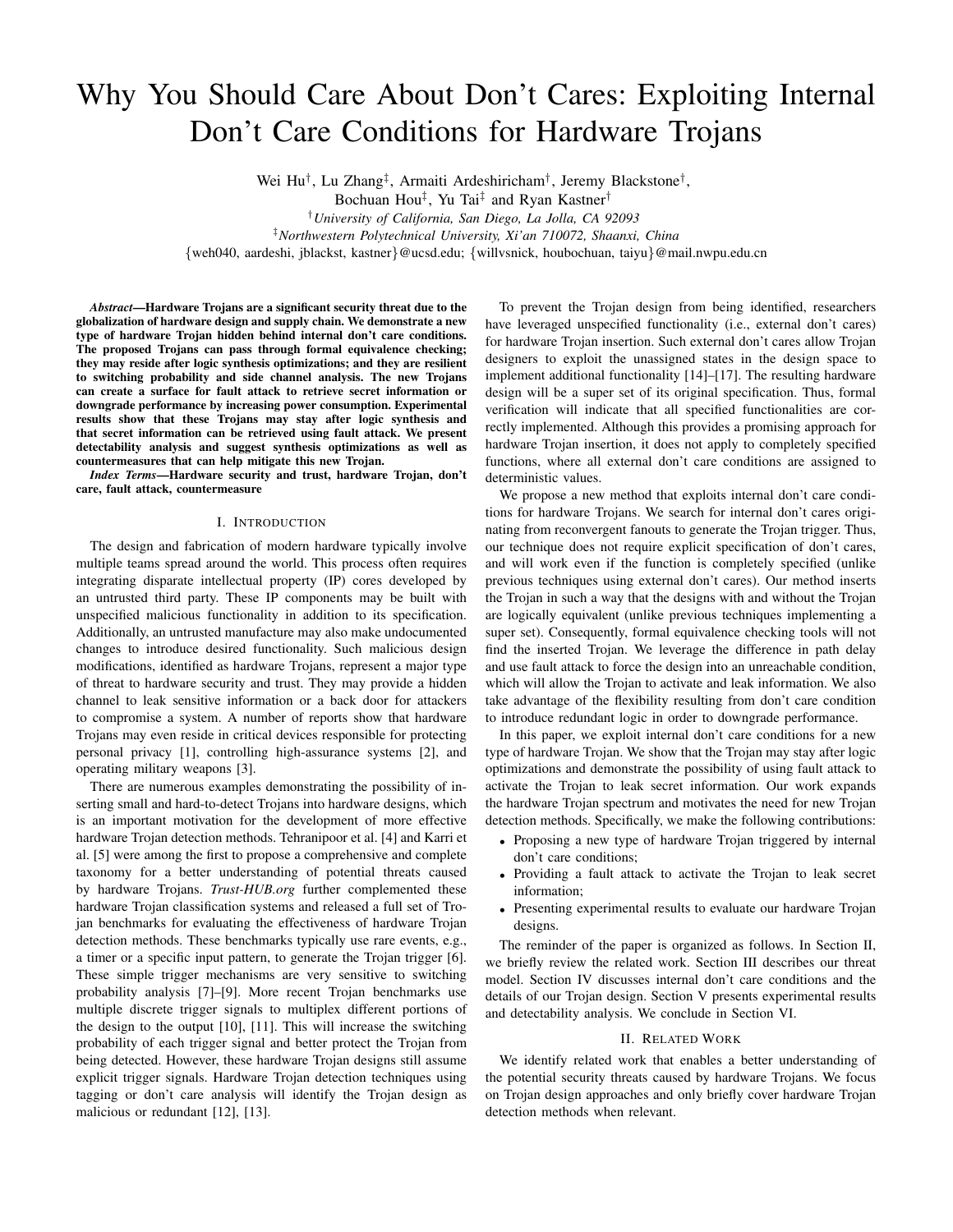Tehranipoor et al. [4] and Karri et al. [5] provided hardware Trojan taxonomies. Hardware Trojans were classified according to the insertion phase, abstraction level, trigger mechanism, payload effects, and location. Such classification systems allow both hardware designers and security researchers a comprehensive understanding of the common characteristics of hardware Trojans. *Trust-HUB.org* released a set of hardware Trojan benchmarks that cover the classification systems [6]. These benchmarks have played an important role motivating the development of various Trojan detection methods. However, these benchmarks typically use a counter or specific input pattern to generate a trigger signal. Since Trojans are usually triggered only under rare events in order to escape from being detected, the trigger signal will have an extremely low switching probability. As a result, the *Trust-HUB* benchmarks are very sensitive to switching probability analysis [7]–[9].

To defeat switching probability based Trojan detection methods, researchers proposed more intelligent methods for hardware Trojan design. They use multiple discrete trigger signals to multiplex different portions of the design to the output [10], [11]. Trojan benchmarks designed in this manner are more resilient to switching probability analysis. However, these benchmarks still assume that the Trojan payloads will only be activated under rare conditions. Consequently, tagging based switching probability analysis and don't care based equivalence checking will still identify the Trojan design as malicious or redundant [12], [13].

The most relevant work uses unspecified functionality for hardware Trojans. When possible, it is desirable to specify signals under certain conditions as don't cares for logic optimization. Such external don't cares provide the flexibility to allow implementing additional functionality for Trojan insertion. Fern et al. [15], [16] proposed an approach to search among don't cares specified as X-states to insert hardware Trojans. Carefully chosen X-states are assigned to specific values under the don't care condition to leak information. In [18], a technique was proposed to detect hardware Trojans modifying unspecified functionality. The observation is that under condition  $C$ , an unspecified signal  $x$  should not affect critical points of the design otherwise could be malicious. It formulates a SAT problem to check if  $x$  could affect any critical points under given condition. Other work focuses on unoccupied state encoding to add extra states into the state machine [14], [17]. Such extra states are never reached during normal operation. An attacker can use fault attack to force the state machine into the desired state to perform malicious activities. These types of Trojans can be hard to detect because functional verification will indicate that all specified functionalities are correctly implemented; the additional Trojan design is out of the specification and thus will not be covered in verification. However, these methods will not work if the design is completely specified.

In this work, we exploit internal don't care conditions for hardware Trojan design. Such don't cares originate from signal correlations caused by reconvergent fanout. Thus, they widely exist even in completely specified hardware designs. We show that the proposed hardware Trojan can be implemented by slightly altering the description style of the design, and they can create a channel to leak secret information through fault attack.

#### III. THREAT MODEL

The proposed Trojan can be inserted during various phases of the hardware design cycle, e.g., by a rogue designer at design entry, compromised synthesis tools while implementation or an untrusted manufacture during fabrication. In this work, we primarily focus our analysis on IP cores provided by an untrusted third-party. These IP products may come in the forms of either soft cores (in RTL code or generic gate-level netlist) or hard cores (in layout format). We assume that the untrusted vendors may insert the hardware Trojans described in this paper into their IP products.

We assume that the IP consumers have access to the Trojan free design specifications of the delivered IP products. They can perform functional verification to check the IP cores against their specifications and run different hardware Trojan detection methods to identify possible malicious design modifications. We assume that the IP products (in case of soft cores) may be re-synthesized to target a specific technology library or device. In case of hardware cores, the Trojan design will directly go through implementation.

We assume that the attacker has knowledge about the implementation details of IP products, including the Trojan inserted. He can manipulate the inputs (including the clock signal) to the IP cores and probe their outputs. We also assume that the attacker's primary goal is to retrieve secret information such as the cryptographic key instead of simply causing deny-of-service.

Our threat model is similar to those established in previous work [14], [15], [17]. We do not rely on unspecified functionality and further exploit the potential security threat triggered by internal don't care conditions resulting from signal correlation.

## IV. HARDWARE TROJANS BASED ON INTERNAL DON'T CARE **CONDITIONS**

In this section, we provide details about the design and implementation of the proposed hardware Trojan. Our Trojan utilizes internal don't care as the trigger. This allows us to create a Trojan such that the design with Trojan is functionally equivalent to its Trojan free correspondence. That is, our Trojan is undetectable using formal equivalence checking. If carefully deployed, the synthesis tools will not identify our Trojan design as redundancy primarily due to the NP-completeness of exact logic minimization. In order to activate the Trojan, we need to use fault attack to satisfy the don't care condition. This will allow the trigger to function maliciously in order to leak secret information.

## *A. Don't Care Conditions*

A don't care condition is a particular function input under which the output does not matter. They provide flexibility for the optimization of Boolean functions [19]. The possible sources of don't cares include external don't cares (EDCs), satisfiability don't cares (SDCs), and observability don't cares (ODCs).

EDCs typically originate from incomplete specification of Boolean functions, e.g., values assigned to 'X' for logic optimization. As an example, the RSA cipher requires the key to be always an odd number. Thus, an even key value (i.e., logical 0 for the least significant key bit) can introduce an EDC condition. The output of the function under an EDC condition, when unspecified, can be leveraged for hardware Trojans, e.g., multiplexing the key to the ciphertext when the lowest key bit is logical 0.

SDCs represent a never reached input condition for an internal node, e.g., two inputs to the node can never be logical 1 at the same time; ODCs represent input conditions under which the output of an internal node can be either logical 0 or 1. In other words, under an ODC condition, the output of an internal node does not have an influence on any primary output. Unlike EDC, SDC and ODC are caused by signal correlations resulting from reconvergent fanout. Figure 1 shows some simple examples of SDC and ODC.

In Fig. 1, gate *g7* has an SDC condition. The combination 11 will never be observed at the inputs of this OR gate. Gates *g4* and *g5* have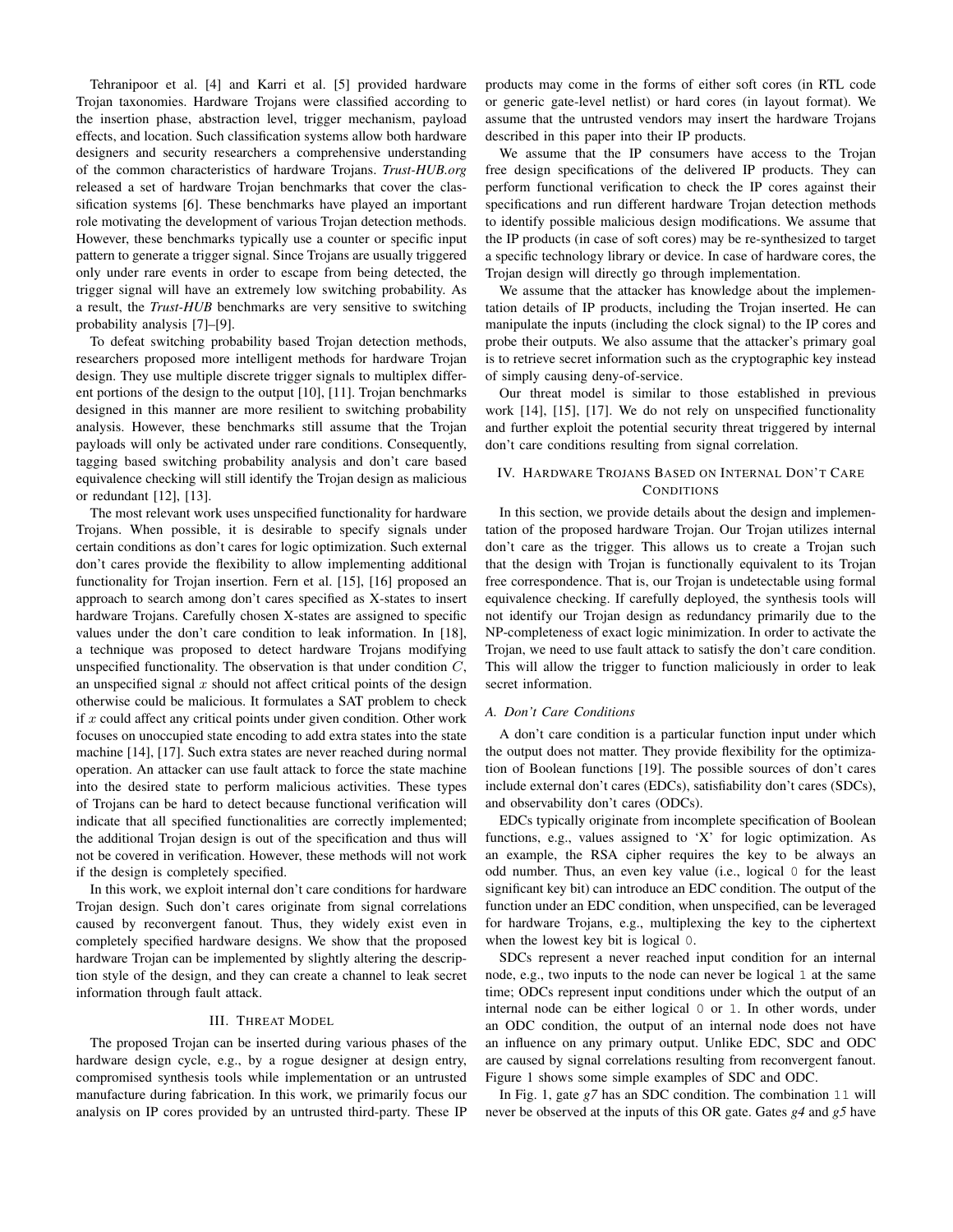

Fig. 1. Examples of SDC and ODC.

ODC conditions. Specifically, when  $n2$  and  $n3$  are both logical 0, the output from  $g4$  will dominate the primary output  $O$ . The output from *g5* does not have an effect on the output. Thus, 00 is an ODC condition for *g5*. Similarly, 11 is an ODC condition for *g4*.

The SDC and ODC signal pairs discussed above are typically connected to the same gate. We can further extend the don't care concept to signal pairs with a correlation but are topologically apart. As an example, consider signals *A* and *n6* in Fig. 1. Whenever *A* is logical 1, *n6* will be dominated to logical 0. Thus, it is impossible for them to be logical 1 simultaneously. This demonstrates a generalized don't care condition for our hardware Trojan.

Previous work has demonstrated the feasibility of employing EDC for hardware Trojan design [15]–[17]. However, EDCs can be fully eliminated if a Boolean function is completely specified. By comparison, the internal don't cares (SDC and ODC) are caused by signal correlation resulting from reconvergent fanout and thus widely exist even in completely specified Boolean functions. In the following subsection, we propose a new type of hardware Trojan that exploits internal don't care conditions.

## *B. Hardware Trojan Design and Implementation*

The key idea behind our hardware Trojan is that don't care conditions provide the flexibility to pick the output value for certain internal nodes. With such flexibility, we can replace the normal output at those nodes with a desirable value (e.g., a key bit) under the don't care condition. Figure 2 shows two examples of such Trojans.



Fig. 2. Hardware Trojans based on internal don't cares. (a) A hardware Trojan based on SDC. (b) A hardware Trojan based on ODC.

In Fig. 2 (a), the Trojan design uses the SDC condition for gate *g7* in Fig. 1 to multiplex between the normal output O and some function  $f$ . Equation (1) shows the Boolean function for the Trojan.

$$
O_{\perp}t j = n5 \cdot n6 \cdot f + \overline{n5 \cdot n6} \cdot O \tag{1}
$$

Since the condition  $n5 = n6 = 1$  will never be reached under normal operation,  $n5 \cdot n6$  will always be 0, and Equation (1) will reduce to  $O_t = O$ . Therefore, the Trojan will not be detected using formal equivalence checking. And, if we carefully craft the Trojan, the synthesis tools will keep this Trojan. Then, it is possible to create a communication channel to leak information about  $f$  through fault attack as we will show in Section V-B. Additionally, the redundancy introduced by  $f$  can be used to downgrade system performance, e.g., increasing power consumption.

Similarly, in Fig. 2 (b), the Trojan design uses the ODC condition for gate  $g5$  in Fig. 1 to select between the normal output  $n5$  and function g. The difference is that the input combination  $n2 = n3$ 0 can occur, but the output  $n5$  does not have an effect on the primary output in this case. Thus, formal equivalence checking will still indicate that the modified circuit is equivalent to its Trojan free correspondence. However, there can be additional switching activities from  $n5_t$  all the way through some dominating node when  $g \neq n5$ , which can be used to leak information about function  $q$  or increase power consumption.

It is important to point out why we use two multiplexers to construct the Trojan. As an example, the Trojan shown in Fig. 2 (a) can be described using Equation (1), which yields a single multiplexer for implementation. However, the select line of the multiplexer, i.e.,  $n5 \cdot n6$  will be constantly logical 0 due to a never reached don't care condition. This allows hardware Trojan detection methods based on switching probability analysis to easily identify the select line as a malicious signal. By introducing an additional multiplexer, each signal in the Trojan design has a high ability to switch, which will protect the Trojan from being detected.

When the Trojans are synthesized for implementation, they can result in different netlists as shown in Fig. 3 depending on the hardware design tool used. The resulting netlists for an ASIC toolchain (e.g, *Synopsys Design Compiler*) are shown in Fig. 3 (a) and (b). The tool will typically reduce the addition multiplexer and add a NOR (for the 11 don't care condition) or NAND (for the 00 don't care condition) gate to produce the select signal of the remaining multiplexer. As mentioned, such optimization will increase the detectability of the Trojan since the select signal may stay constant (for Trojans using SDC conditions).



Fig. 3. Hardware Trojans implemented by different tools. (a) A Trojan based on 11 don't care condition implemented by ASIC tool. (b) A Trojan based on 00 don't care condition implemented by ASIC tool. (c) Trojans based on don't cares implemented by FPGA tool.

When the Trojans are implemented using FPGA tools (e.g., *Xilinx Vivado*), they are synthesized into a look up table (e.g., a LUT-4) whose truth tables are shown in Fig. 3 (c). For a Trojan that uses a 11 don't care condition, the entries marked as italic green (where  $X_t = f$ ) will never be accessed while for a Trojan that uses a 00 don't care condition, the entries in italic red (where  $Y_t j = f$ ) will never be accessed. This reduces the Boolean functions to  $X_t = I$ and  $Y_t = I$  respectively. In both cases, the inputs and output of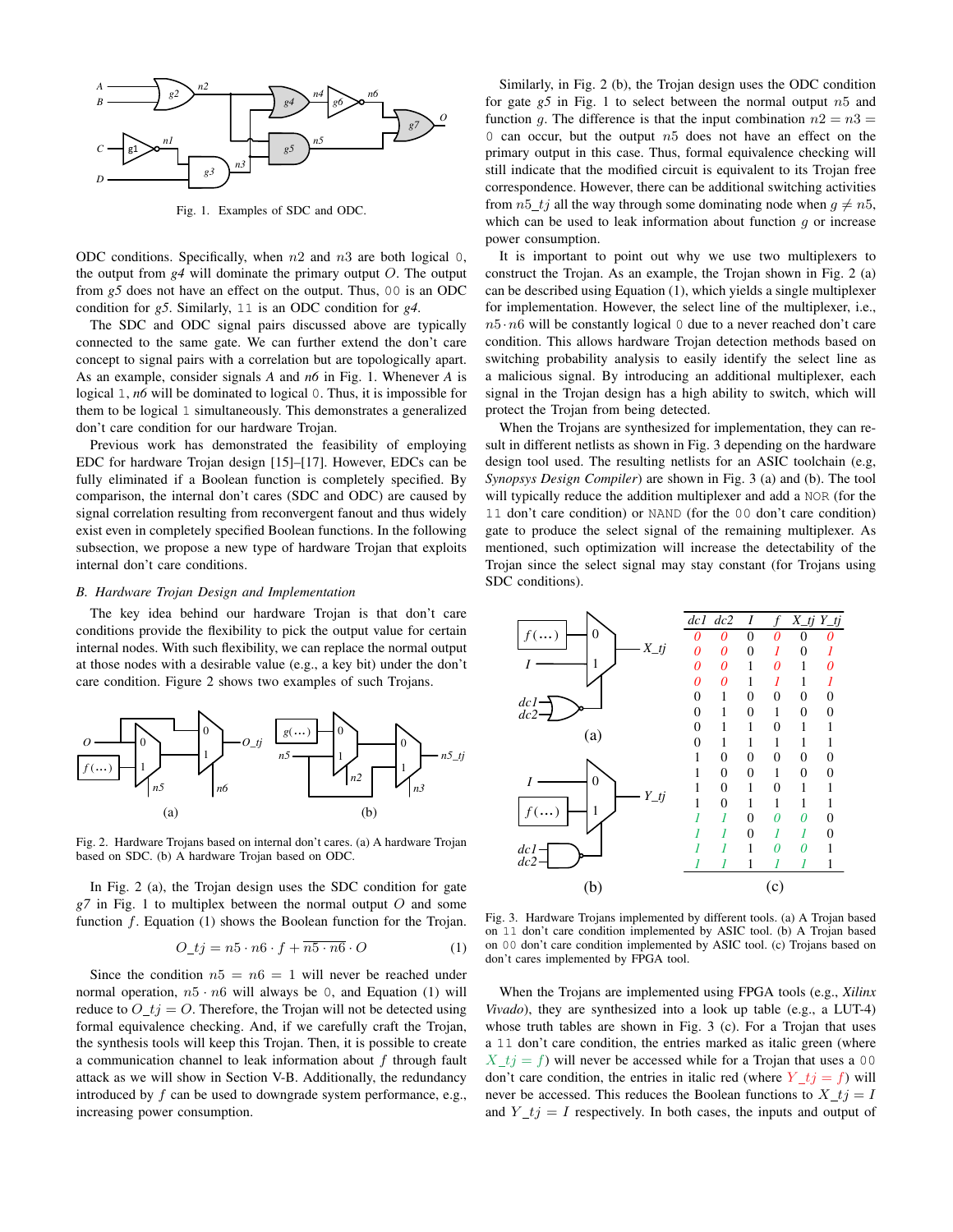the LUT still have a high switching probability, which will protect the Trojan from being detected.

Our Trojan design relies upon the inexactness of the logic synthesis process, which involves many NP-hard problems. As a result, synthesis tools often do not identify the Trojan design as redundant logic. However, there is still possibility that the Trojan design will be synthesized away using certain types of optimization with a high effort as we will shown in Section V-A. Synthesis attributes (e.g., the *keep* attribute) provides a possible technique to protect the Trojans from such undesirable optimizations. However, explicit specification of these attributes may expose the Trojan design. As an alternative approach, we can add two flip-flops for the select lines of the multiplexers to isolate the Trojan into a different combinational block other than the one where the don't care condition originates. Since most logic synthesis optimizations target local combinational regions, they will not be able to identify the correlation between the registered select lines. Formal equivalence checking has shown that the design with Trojan is still logically equivalent to the Trojan free baseline after adding two registers for the don't care signals.

When deployed, the Trojans are always on but will not cause any observable side effect before external attack. For ODC Trojans, the don't care conditions can be satisfied frequently. However, it is not possible for them to cause an observable change in any outputs. For SDC Trojans, the don't care conditions are theoretically never met. However, it is still possible to force these conditions to appear using fault attack. In the following subsection, we present our attack model for SDC Trojans.

#### *C. Attack Model*

Our attack model leverages the difference in path delay of the don't care signals to launch a fault attack. We add two registers for the don't care signals. Under normal operation, the registered don't care signals cannot reach the don't care condition to trigger the Trojan. However, since there is a delay difference in the paths to the don't care registers, there is a possibility that one register fails timing while the other does not. In this case, the register that fails timing can output a faulty value to allow the don't care condition to satisfy, which will trigger the Trojan.

Before launching a fault attack, we first run the design with Trojan under a normal operating clock frequency to initialize the design. This will allow the secret information (e.g., the cryptographic key) that is going to be leaked to load and stabilize. Such secret information typically will not be frequently updated. Thus, the secret data input to the Trojan will stay constant during the attack while the other input can switch. In this way, there will be a significantly higher probability to observe the constant secret value once the Trojan is activated.

We then gradually increase the clock frequency to cause faults. Before either of the don't-care registers has a timing violation, the faults should be caused by other critical path timing failures. Such faults tend to be random and thus do not reveal useful information. When only one of the registers fails timing, there will be a high probability to satisfy the don't care condition. In this case, the fault pattern will be more deterministic and thus can leak a significant amount of secret information. After further increasing the clock frequency, both don't-care registers will fail timing and the fault pattern will become random again. We use a concrete example to demonstrate our attack in Section V-B.

#### V. EXPERIMENTAL RESULTS

In this section, we present experimental results. We insert Trojans into IWLS benchmarks [20] and show that they may survive after synthesis optimizations in Section V-A. We present fault attack analysis in Sections V-B to activate the Trojan in order to leak secret information. In Section V-C, we perform detectability analysis and provide possible defense techniques.

#### *A. Trojan Design and Synthesis*

We use several combinational benchmarks from *IWLS.org* [20] for Trojan insertion. We use pure combinational benchmarks because it is easier to perform an automated complete equivalence checking between the designs without and with Trojan using SAT tools [21], [22]. Figure 4 shows our hardware Trojan design and test flow.



Fig. 4. Hardware Trojan design and test flow.

In our test, we first use *Synopsys Design Compiler* to synthesize the benchmarks. We use SAT tools [21], [22] to calculate the SDC and ODC conditions for each gate in the synthesized netlist and then use these don't cares to insert single bit version Trojans as shown in Fig. 2. We add an additional input to leak through the Trojan to a randomly selected primary output. In this way, we can use a SAT tool to automatically check if the Trojan remains after logic optimization. In an initial equivalence checking step, we have formally verified that all designs with Trojan are logically equivalent to the corresponding Trojan free benchmarks. This indicates that equivalence checking cannot detect our don't-care Trojan. The Trojan designs are then synthesized using ABC [21] with different optimizations to see if the inserted Trojan will stay after logic synthesis.

Table I summarizes the test results, where columns one and two show the benchmarks tested and the total number of gates in the synthesized design netlist; columns three and eleven report the number of SDC and ODC Trojans inserted respectively; the remaining columns indicate the number of Trojans stayed after logic optimizations using different synthesis commands and scripts in ABC [21]. Here, *resyn2*, *resyn2rs* and *drwsat2* are suggested logic synthesis scripts provided by ABC. They perform similar optimizations (i.e., combinations of technology-independent AIG rewriting, refactoring and restructuring) with increasing effort levels. The *dch* command computes alternative structural choices using SAT based simulation; *dch\** runs the *dch* command with the *-r* option to skip choices with redundancy. *mfs2\** adds the *-D 0 -M 0* options to invoke the *mfs2* command, which performs don't-care-based optimization. With additional command options, *dch\** and *mfs2\** both run at higher optimization efforts than *dch* and *mfs* respectively. We choose the *dch* and *mfs* commands since they both support redundancy removal. We refer interested readers to the documentation of ABC for more detailed information about the specific optimizations performed by these commands and scripts [21].

From Table I, internal don't care conditions widely exist. This provides the flexibility to search for don't cares for Trojan insertion. Take *C3540* as an example, there are 2476 gates in the design netlist. Among them, 588 gates have SDC conditions while 144 gates have ODC conditions for Trojan design. We can see the Trojans could possibly stay after logic synthesis, especially for larger benchmarks.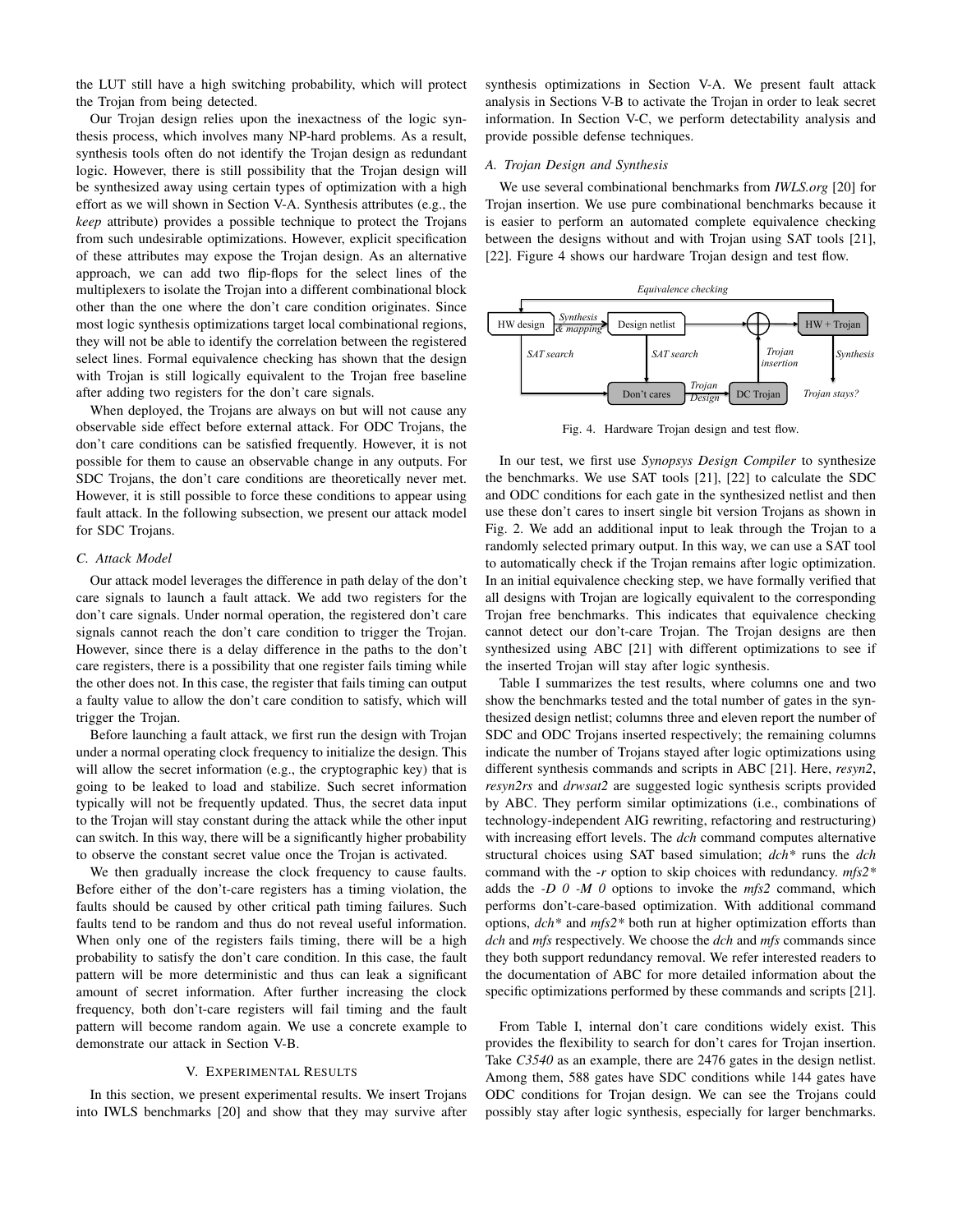TABLE I STATISTICS OF BENCHMARKS AND HARDWARE TROJAN DESIGNS.

| Bench.            | Gates | <b>SDC</b> Trojans |        |                 |         |          |        |      | <b>ODC</b> Trojans |      |        |          |         |      |        |      |         |
|-------------------|-------|--------------------|--------|-----------------|---------|----------|--------|------|--------------------|------|--------|----------|---------|------|--------|------|---------|
|                   |       | Ins.               | resyn2 | resvn2rs        | drwsat2 | dch      | $dch*$ | mfs2 | $mfs2*$            | Ins. | resyn2 | resyn2rs | drwsat2 | dch  | $dch*$ | mfs2 | $mfs2*$ |
| C <sub>1355</sub> | 507   | 104                |        |                 |         |          |        | 104  |                    | 212  |        |          |         | 212  |        | 66   |         |
| C1908             | 446   | 84                 | 15     |                 |         | 0        |        | 84   |                    | 152  |        |          | 10      | 152  |        | 54   |         |
| C <sub>2670</sub> | 642   | 122                | 54     |                 |         |          |        | 4    |                    | 153  | -1     | 15       | 13      | 132  |        | 21   |         |
| C <sub>3540</sub> | 2476  | 588                | 359    | 171             | 22      |          |        | 479  |                    | 144  | 91     | 85       | 69      | 144  | 63     | 99   | 19      |
| C5315             | 3686  | 784                | 330    | 15 <sub>1</sub> |         |          |        | 434  |                    | 360  | 115    | 98       | 112     | 359  | 91     | 162  | 37      |
| C6288             | 12625 | 1947               | 915    | 394             | 73      | Q        |        | 1910 |                    | 1006 | 857    | 832      | 848     | 1006 | 792    | 957  | 372     |
| C7552             | 3640  | 566                | 102    | 31              | 564     | 566      | 565    | 310  |                    | 788  | 251    | 220      | 787     | 788  | 788    | 313  | 103     |
| des               | 4671  | 1446               | 648    | 131             | $_{0}$  | 0        |        | 349  |                    | 339  | 114    | 107      | 110     | 339  | 107    | 84   | 22      |
| frg2              | 629   | 107                | 67     |                 |         | 0        |        |      |                    | 18   | 8      | 8        |         | 18   |        |      |         |
| 110               | 3117  | 537                | 537    | 537             |         | 536      | 536    | 389  |                    | 269  | 269    | 269      | 95      | 269  | 269    | 111  | 27      |
| pair              | 2168  | 225                | 26     |                 |         | $\Omega$ |        | 58   |                    | 190  | -64    | 60       | 63      | 190  | 63     | 41   | 36      |

By comparing the results for *resyn2*, *resyn2rs* and *drwsat2* (similarly, *dch* vs. *dch\** and *mfs2* vs. *mfs2\**), higher optimization effort tends to eliminate more Trojans. The *mfs2\** command will optimize away all SDC Trojans with the additional command options. However, ODC Trojans can still remain. The *dch\** and *mfs\** commands can synthesize away more Trojans than other scripts. This is because these two commands support redundancy removal and don't care optimization.

Table I reinforces that our Trojan designs can reside after logic synthesis. However, there are still optimization techniques that can better eliminate the Trojans, e.g., *dch* and *mfs2*. We further synthesize the Trojan designs listed in Table I using several synthesis tools with different optimizations. Test results show that Trojans inserted in relatively smaller benchmarks such as *C1908*, *C2670* and *frg2* are more likely to be optimized away. ASIC synthesis flows tend to keep the Trojan because the benchmarks are pre-synthesized using *Design Compiler* before Trojan insertion. FPGA synthesis flows tend to remove the Trojan when the design hierarchy is flattened. Table II indicates if one of the Trojan designs inserted in the *C6288* benchmark will remain after logic optimization using different synthesis tools.

TABLE II THE EFFECT OF LOGIC OPTIMIZATION ON OUR HARDWARE TROJAN UNDER DIFFERENT SYNTHESIS TOOLS AND OPTIONS.

| Synth Tool      | Command       | Option         | Stays? |
|-----------------|---------------|----------------|--------|
|                 | resyn2rs      |                |        |
| ABC             | drwsat2       |                |        |
|                 | dch           | -r             |        |
|                 | mfs2          | -D $0$ -M $0$  | Х      |
|                 | proc; opt     |                |        |
| yosys           | synth_xilinx  |                |        |
|                 | synth_xilinx  | flatten        | х      |
|                 | normal flow   | balanced       |        |
| <b>Ouartus</b>  | high effort   | performance    |        |
|                 | Aggressive    | area           |        |
| Vivado/ISE      | default flow  | hierarchy      |        |
|                 |               | none hierarchy |        |
| Design Compiler | compile       |                |        |
|                 | compile ultra | flatten        |        |

In our test, we restricted the search for don't care conditions within signal pairs connected to the same gate. The number of don't cares can be far more than that if we extend our search to any signal pairs with a correlation, i.e., generalized don't cares as introduced in Section IV-A. Thus, it requires tremendous efforts to enumerate all possible don't care conditions for completely eliminating such hardware Trojans.

In real design practice, we need to choose SDCs closer to the primary outputs while ODCs closer to the primary inputs for hardware Trojan design. The increase in the number of logic levels will make it harder for logic synthesis tools to identify and eliminate the Trojans as redundancy. Further, we can use general conflict conditions for hardware Trojan design. The difference in logic levels will protect such generalized don't cares from been identified and introduce a larger difference in path delay that can be leveraged by our fault attack method described in the following subsection.

## *B. Fault Attack Analysis*

In this subsection, we show that the hardware Trojan can open up a door for fault attack to extract secret information, using the attack method described in Section IV-C.

We use a 128-bit pipelined *AES* core from *opencores.org* for fault attack analysis. We set one select signal for the Trojan to be an input to the SBox of the final round and use a SAT solver [22] to search internal nodes of the SBox for the second select line so that the two have a conflict condition (e.g., they cannot be logical 1 simultaneously and thus represent a generalized don't care condition). We add two flip-flops for the select lines and then use the registered signals to multiplex the key to the *Cipher* output. Figure 5 shows the AES Trojan design used in our attack.



Fig. 5. AES design with an SDC Trojan implemented on FPGA.

We constrain the system clock frequency to 100 MHz and implement the AES Trojan design on SASEBO-W board with a Xilinx XC6S150T FPGA. We first run the design under 100 MHz using random plaintexts generated by a 128-bit LFSR (Linear Feedback Shift Register). Test results show that the AES design produces correct ciphertexts. In other words, the Trojan is not activated under normal operation. Another reason for running the core under a normal clock frequency prior to fault attack is that this will allow the secret key to successfully load and stabilize before the attack.

To launch a fault attack, we over-clock the design by gradually increasing the input clock frequency to the FPGA. Using the same random inputs, we start to observe faulty ciphertexts. However, the faults could be caused by a failed critical path in the original AES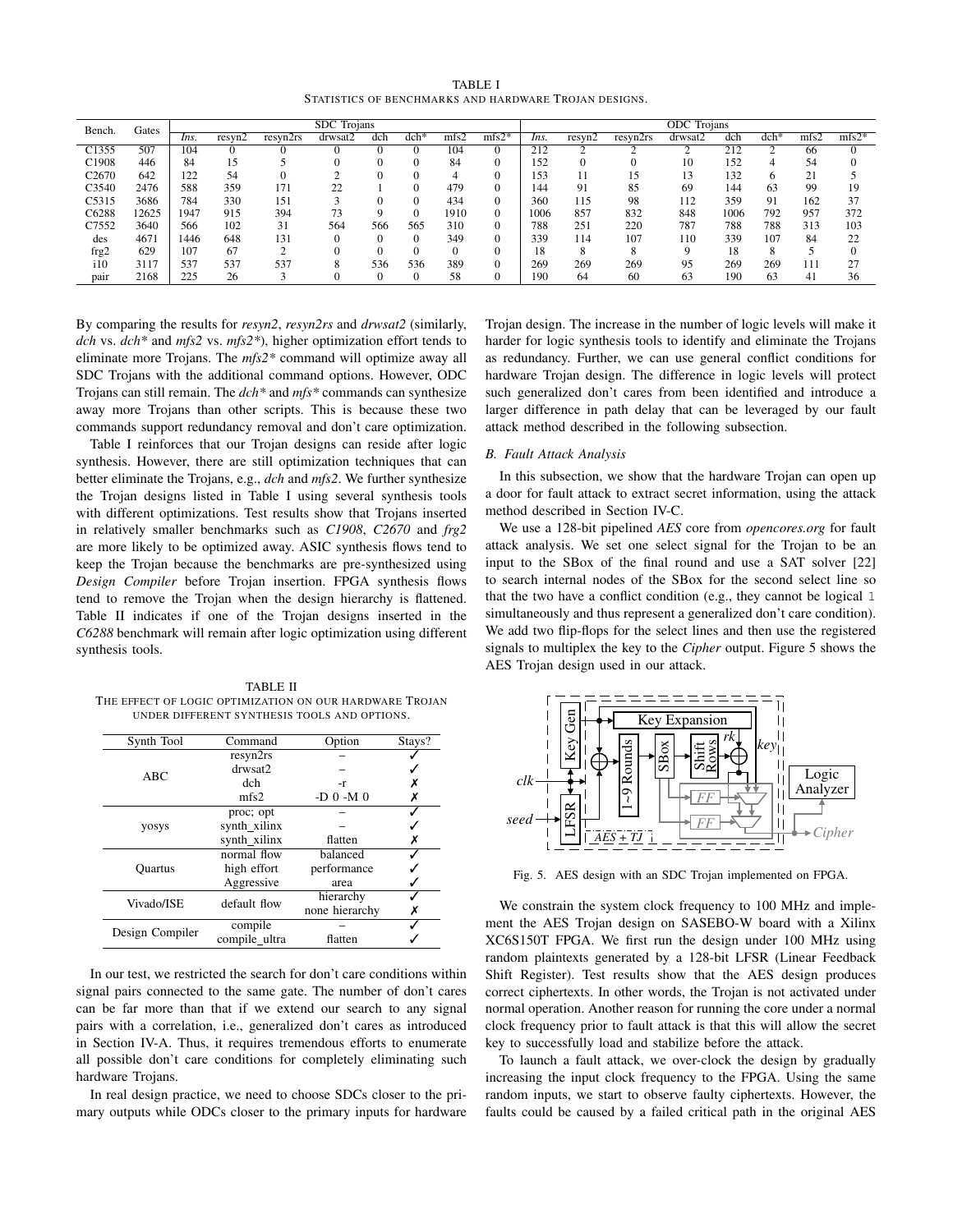

Fig. 6. Distribution of a ciphertext byte under different clock frequencies.

design *at first* because it is usually desirable to keep the Trojan off the critical path to escape from Trojan detection methods based on delay analysis. Extracting information about the secret key from such faults can be a challenging task due to the confusion and diffusion introduced by the AES algorithm. In addition, such faults can be dependent on the random plaintext and thus unpredictable. By comparison, if the fault is caused by the hardware Trojan (i.e., when either of the don't care signal register violates timing), *the secret key can be multiplexed to the faulty ciphertext directly*. Since the key is a stabilized constant value, a more deterministic fault pattern would happen (i.e., a significantly higher probability to observe certain values than others). Our observation has confirmed that increasing the system clock frequency will cause the distribution of the ciphertext bytes to change from close to even to significantly biased.

Figure 6 shows the distribution (occurrence probability) of a ciphertext byte under random inputs and different clock frequencies. We can see that at 100 MHz, the probability of observing each possible value (0  $\sim$  255) is close to 0.0039, i.e., 1/256 – the orange dashed lines in the plots. When increasing the clock frequency to 160 MHz and 200 MHz, there will be higher peaks caused by failed critical paths. At 220 MHz and 240 MHz, there will be a significantly higher peak, which corresponds to the correct key byte value. At this moment, one of the don't care registers should have failed timing and the Trojan is multiplexing the constant key value to the ciphertext. When further increasing the clock frequency to 260 MHz, the distribution moves towards even again, indicating that both don't care signal registers have a timing violation, which makes the fault pattern less predictable.

We then perform fault attack to recover the key, which is set to 0x0A8B1457 695355FB 8AC404E7 A79E0694 in our test. We first run the design under 100 MHz and then increase the system clock to 232 MHz to observe significantly biased distributions for all ciphertext bytes. Figure 7 shows the probability of observing different values for each ciphertext byte. We can see that the correct key values exactly correspond to the *highest* peaks for each curve in the figure. As demonstrated by the attack, we can simply overclock the design to force the don't-care signals into a normally never reachable condition in order to activate the Trojan. We can precisely decode the key by calculating the distribution of the samples.

We further change the secret key and perform some additional attacks. Test results show that our attack method is independent of key values but more sensitive to input clock frequency changes.

## *C. Detectability Analysis*

Hardware Trojan detection methods mainly fall into three different categories: functional and security verification [23], switching probability analysis [13], and side channel analysis [24].

Functional verification will not detect our Trojan since it hides behind internal don't care conditions. Such conditions are typically out of the reach of functional verification tools. Thus, functional verification tools will show that the design with Trojan is equivalent to its Trojan free specification. An important reason why our hardware Trojan is hard to detect is that hardware designs are usually described using functional languages (e.g., Verilog and VHDL) and models (e.g., Boolean function and Boolean gates). They do not carry the information required for modeling and reasoning about security properties. Thus, type enforced hardware design languages and tools [25], [26] provide a possible solution for detecting our hardware Trojans. These methods encode security attributes into the design for formal verification of hardware security properties. A promising technique is hardware information flow tracking [27], [28], which can precisely account for the flow of sensitive information even through unreachable states.

Switching probability analysis will fail to detect our Trojan as well since we use a don't care signal pair as the trigger. Consequently, every wire in our Trojan design has a high probability to switch. Using state-of-the-art switching probability analysis technique [13], the Boolean function re-constructed from partial simulation will be equivalent to the design under test, considering that the Trojan inserted and Trojan free designs are logically equivalent. Thus, it cannot detect our Trojan. However, if our Trojan is optimized and reduced to a single multiplexer, switching probability analysis will be effect in identifying it.

Side channel analysis cannot capture our Trojan due to several reasons. There is no golden reference design to compare the side channel statistics. The Trojans are always on but will not cause any observable side effect before external attack, which leads to no significant dynamics in the side channel measurements. In addition, our lightweight Trojan only uses two multiplexers as both the Trojan trigger and payload. This results in a significantly smaller fingerprint as compared to those complex Trojan designs. However, circuit frequency sweeping techniques [29], which gradually increases the circuit clock frequency to generate a number of delay signatures of the hardware design in order to analyze if the design contains a Trojan, take a similar approach to our fault attack. Thus, they can be used to activate our Trojan for further detection.

Although our hardware Trojan can be difficult to detect, there are still possible defense techniques. Logic synthesis analysis results show that our Trojan may be optimized away when using higher optimization effort. Further, logic synthesis techniques that enable redundancy removal or don't care based optimization (e.g., SAT based don't care search) can more efficiently eliminate our Trojans. In